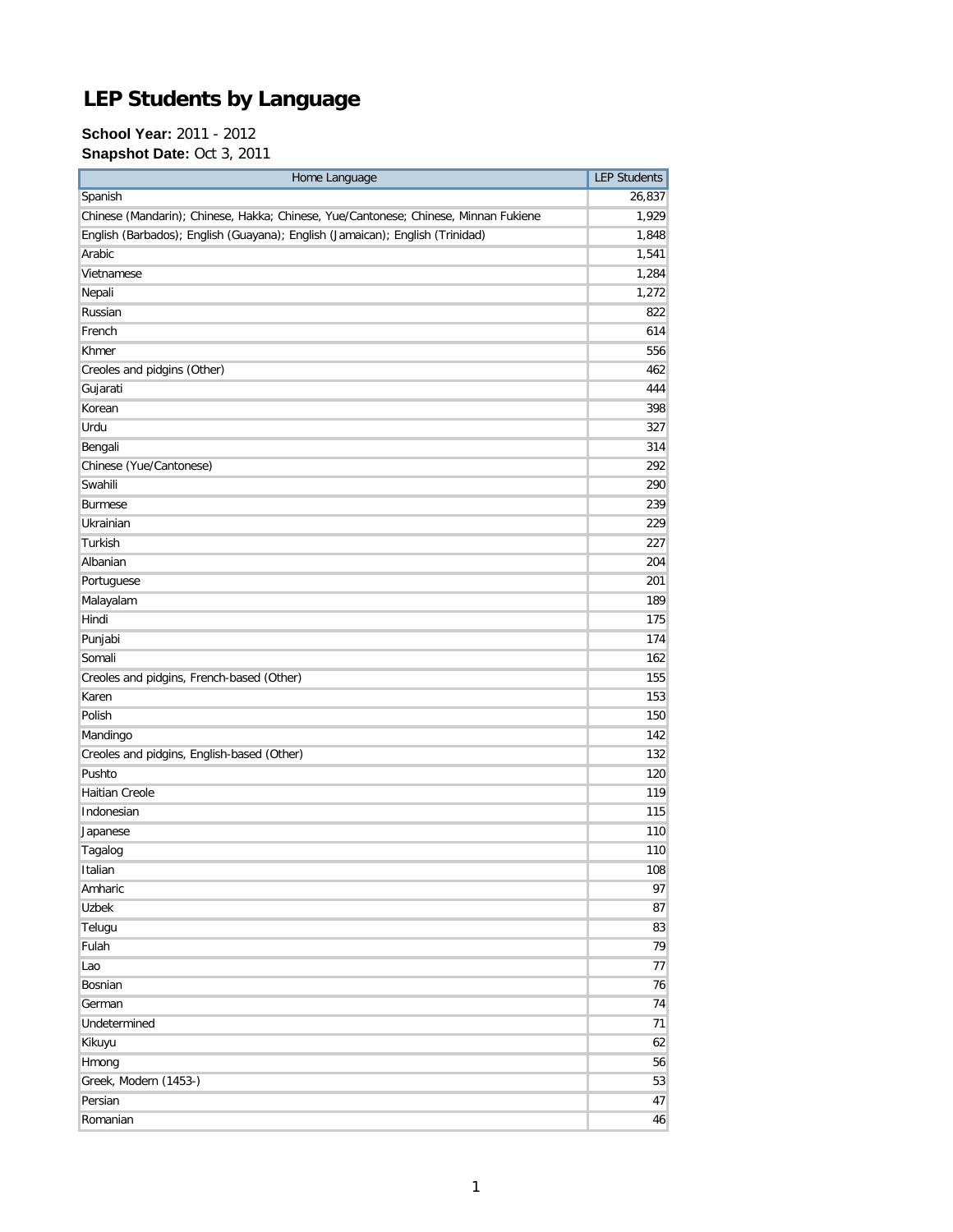| Hebrew<br>45<br>Tigrinya<br>43<br>Chinese (Minnan Fukiene)<br>42<br>Filipino<br>36<br>Thai<br>36<br>Yoruba<br>36<br>Tamil<br>35<br>Georgian<br>33<br>Wolof<br>31<br>Bulgarian<br>30<br>Tajik<br>29<br>Twi<br>29<br>English (Guayana)<br>26<br>Rundi<br>21<br>Serbian<br>20<br>Swedish<br>17<br>15<br>Iban<br>Kazakh<br>15<br>Bambara<br>14<br>Dutch / Flemish<br>14<br>Marathi<br>14<br>Pashto<br>13<br>12<br>Hungarian<br>Mandar<br>12<br>Basa<br>11<br>Croatian<br>11<br>English (Jamaican)<br>11<br>Kru<br>10<br>Philippine (Other)<br>10<br>Germanic (Other)<br>9<br>Igbo<br>9<br>9<br>Kannada<br>$\overline{9}$<br>Newari; Nepal Bhasa<br>$\overline{9}$<br>Panjabi<br>Slovak<br>9<br>Ewe<br>$\bf 8$<br>$\bf 8$<br>Kinyarwanda<br>Oromo<br>$\bf 8$<br>Akan<br>$\overline{7}$<br>$\overline{7}$<br>Haitian<br>Icelandic<br>$\overline{7}$<br>Kurdish<br>$\overline{7}$<br>Malay<br>$\overline{7}$<br>Assamese<br>$\boldsymbol{6}$<br>Chinese (Hakka)<br>6<br>Dutch, Middle<br>$\boldsymbol{6}$<br>Fanti<br>$\boldsymbol{6}$<br>Kpelle<br>$\boldsymbol{6}$<br>Lithuanian<br>$6 \mid$<br>$\overline{5}$<br>Armenian<br>Czech<br>$\sqrt{5}$<br>$\overline{5}$<br>Danish<br>$\overline{5}$<br>Latvian | Home Language | <b>LEP Students</b> |
|-------------------------------------------------------------------------------------------------------------------------------------------------------------------------------------------------------------------------------------------------------------------------------------------------------------------------------------------------------------------------------------------------------------------------------------------------------------------------------------------------------------------------------------------------------------------------------------------------------------------------------------------------------------------------------------------------------------------------------------------------------------------------------------------------------------------------------------------------------------------------------------------------------------------------------------------------------------------------------------------------------------------------------------------------------------------------------------------------------------------------------------------------------------------------------------------------------|---------------|---------------------|
|                                                                                                                                                                                                                                                                                                                                                                                                                                                                                                                                                                                                                                                                                                                                                                                                                                                                                                                                                                                                                                                                                                                                                                                                       |               |                     |
|                                                                                                                                                                                                                                                                                                                                                                                                                                                                                                                                                                                                                                                                                                                                                                                                                                                                                                                                                                                                                                                                                                                                                                                                       |               |                     |
|                                                                                                                                                                                                                                                                                                                                                                                                                                                                                                                                                                                                                                                                                                                                                                                                                                                                                                                                                                                                                                                                                                                                                                                                       |               |                     |
|                                                                                                                                                                                                                                                                                                                                                                                                                                                                                                                                                                                                                                                                                                                                                                                                                                                                                                                                                                                                                                                                                                                                                                                                       |               |                     |
|                                                                                                                                                                                                                                                                                                                                                                                                                                                                                                                                                                                                                                                                                                                                                                                                                                                                                                                                                                                                                                                                                                                                                                                                       |               |                     |
|                                                                                                                                                                                                                                                                                                                                                                                                                                                                                                                                                                                                                                                                                                                                                                                                                                                                                                                                                                                                                                                                                                                                                                                                       |               |                     |
|                                                                                                                                                                                                                                                                                                                                                                                                                                                                                                                                                                                                                                                                                                                                                                                                                                                                                                                                                                                                                                                                                                                                                                                                       |               |                     |
|                                                                                                                                                                                                                                                                                                                                                                                                                                                                                                                                                                                                                                                                                                                                                                                                                                                                                                                                                                                                                                                                                                                                                                                                       |               |                     |
|                                                                                                                                                                                                                                                                                                                                                                                                                                                                                                                                                                                                                                                                                                                                                                                                                                                                                                                                                                                                                                                                                                                                                                                                       |               |                     |
|                                                                                                                                                                                                                                                                                                                                                                                                                                                                                                                                                                                                                                                                                                                                                                                                                                                                                                                                                                                                                                                                                                                                                                                                       |               |                     |
|                                                                                                                                                                                                                                                                                                                                                                                                                                                                                                                                                                                                                                                                                                                                                                                                                                                                                                                                                                                                                                                                                                                                                                                                       |               |                     |
|                                                                                                                                                                                                                                                                                                                                                                                                                                                                                                                                                                                                                                                                                                                                                                                                                                                                                                                                                                                                                                                                                                                                                                                                       |               |                     |
|                                                                                                                                                                                                                                                                                                                                                                                                                                                                                                                                                                                                                                                                                                                                                                                                                                                                                                                                                                                                                                                                                                                                                                                                       |               |                     |
|                                                                                                                                                                                                                                                                                                                                                                                                                                                                                                                                                                                                                                                                                                                                                                                                                                                                                                                                                                                                                                                                                                                                                                                                       |               |                     |
|                                                                                                                                                                                                                                                                                                                                                                                                                                                                                                                                                                                                                                                                                                                                                                                                                                                                                                                                                                                                                                                                                                                                                                                                       |               |                     |
|                                                                                                                                                                                                                                                                                                                                                                                                                                                                                                                                                                                                                                                                                                                                                                                                                                                                                                                                                                                                                                                                                                                                                                                                       |               |                     |
|                                                                                                                                                                                                                                                                                                                                                                                                                                                                                                                                                                                                                                                                                                                                                                                                                                                                                                                                                                                                                                                                                                                                                                                                       |               |                     |
|                                                                                                                                                                                                                                                                                                                                                                                                                                                                                                                                                                                                                                                                                                                                                                                                                                                                                                                                                                                                                                                                                                                                                                                                       |               |                     |
|                                                                                                                                                                                                                                                                                                                                                                                                                                                                                                                                                                                                                                                                                                                                                                                                                                                                                                                                                                                                                                                                                                                                                                                                       |               |                     |
|                                                                                                                                                                                                                                                                                                                                                                                                                                                                                                                                                                                                                                                                                                                                                                                                                                                                                                                                                                                                                                                                                                                                                                                                       |               |                     |
|                                                                                                                                                                                                                                                                                                                                                                                                                                                                                                                                                                                                                                                                                                                                                                                                                                                                                                                                                                                                                                                                                                                                                                                                       |               |                     |
|                                                                                                                                                                                                                                                                                                                                                                                                                                                                                                                                                                                                                                                                                                                                                                                                                                                                                                                                                                                                                                                                                                                                                                                                       |               |                     |
|                                                                                                                                                                                                                                                                                                                                                                                                                                                                                                                                                                                                                                                                                                                                                                                                                                                                                                                                                                                                                                                                                                                                                                                                       |               |                     |
|                                                                                                                                                                                                                                                                                                                                                                                                                                                                                                                                                                                                                                                                                                                                                                                                                                                                                                                                                                                                                                                                                                                                                                                                       |               |                     |
|                                                                                                                                                                                                                                                                                                                                                                                                                                                                                                                                                                                                                                                                                                                                                                                                                                                                                                                                                                                                                                                                                                                                                                                                       |               |                     |
|                                                                                                                                                                                                                                                                                                                                                                                                                                                                                                                                                                                                                                                                                                                                                                                                                                                                                                                                                                                                                                                                                                                                                                                                       |               |                     |
|                                                                                                                                                                                                                                                                                                                                                                                                                                                                                                                                                                                                                                                                                                                                                                                                                                                                                                                                                                                                                                                                                                                                                                                                       |               |                     |
|                                                                                                                                                                                                                                                                                                                                                                                                                                                                                                                                                                                                                                                                                                                                                                                                                                                                                                                                                                                                                                                                                                                                                                                                       |               |                     |
|                                                                                                                                                                                                                                                                                                                                                                                                                                                                                                                                                                                                                                                                                                                                                                                                                                                                                                                                                                                                                                                                                                                                                                                                       |               |                     |
|                                                                                                                                                                                                                                                                                                                                                                                                                                                                                                                                                                                                                                                                                                                                                                                                                                                                                                                                                                                                                                                                                                                                                                                                       |               |                     |
|                                                                                                                                                                                                                                                                                                                                                                                                                                                                                                                                                                                                                                                                                                                                                                                                                                                                                                                                                                                                                                                                                                                                                                                                       |               |                     |
|                                                                                                                                                                                                                                                                                                                                                                                                                                                                                                                                                                                                                                                                                                                                                                                                                                                                                                                                                                                                                                                                                                                                                                                                       |               |                     |
|                                                                                                                                                                                                                                                                                                                                                                                                                                                                                                                                                                                                                                                                                                                                                                                                                                                                                                                                                                                                                                                                                                                                                                                                       |               |                     |
|                                                                                                                                                                                                                                                                                                                                                                                                                                                                                                                                                                                                                                                                                                                                                                                                                                                                                                                                                                                                                                                                                                                                                                                                       |               |                     |
|                                                                                                                                                                                                                                                                                                                                                                                                                                                                                                                                                                                                                                                                                                                                                                                                                                                                                                                                                                                                                                                                                                                                                                                                       |               |                     |
|                                                                                                                                                                                                                                                                                                                                                                                                                                                                                                                                                                                                                                                                                                                                                                                                                                                                                                                                                                                                                                                                                                                                                                                                       |               |                     |
|                                                                                                                                                                                                                                                                                                                                                                                                                                                                                                                                                                                                                                                                                                                                                                                                                                                                                                                                                                                                                                                                                                                                                                                                       |               |                     |
|                                                                                                                                                                                                                                                                                                                                                                                                                                                                                                                                                                                                                                                                                                                                                                                                                                                                                                                                                                                                                                                                                                                                                                                                       |               |                     |
|                                                                                                                                                                                                                                                                                                                                                                                                                                                                                                                                                                                                                                                                                                                                                                                                                                                                                                                                                                                                                                                                                                                                                                                                       |               |                     |
|                                                                                                                                                                                                                                                                                                                                                                                                                                                                                                                                                                                                                                                                                                                                                                                                                                                                                                                                                                                                                                                                                                                                                                                                       |               |                     |
|                                                                                                                                                                                                                                                                                                                                                                                                                                                                                                                                                                                                                                                                                                                                                                                                                                                                                                                                                                                                                                                                                                                                                                                                       |               |                     |
|                                                                                                                                                                                                                                                                                                                                                                                                                                                                                                                                                                                                                                                                                                                                                                                                                                                                                                                                                                                                                                                                                                                                                                                                       |               |                     |
|                                                                                                                                                                                                                                                                                                                                                                                                                                                                                                                                                                                                                                                                                                                                                                                                                                                                                                                                                                                                                                                                                                                                                                                                       |               |                     |
|                                                                                                                                                                                                                                                                                                                                                                                                                                                                                                                                                                                                                                                                                                                                                                                                                                                                                                                                                                                                                                                                                                                                                                                                       |               |                     |
|                                                                                                                                                                                                                                                                                                                                                                                                                                                                                                                                                                                                                                                                                                                                                                                                                                                                                                                                                                                                                                                                                                                                                                                                       |               |                     |
|                                                                                                                                                                                                                                                                                                                                                                                                                                                                                                                                                                                                                                                                                                                                                                                                                                                                                                                                                                                                                                                                                                                                                                                                       |               |                     |
|                                                                                                                                                                                                                                                                                                                                                                                                                                                                                                                                                                                                                                                                                                                                                                                                                                                                                                                                                                                                                                                                                                                                                                                                       |               |                     |
|                                                                                                                                                                                                                                                                                                                                                                                                                                                                                                                                                                                                                                                                                                                                                                                                                                                                                                                                                                                                                                                                                                                                                                                                       |               |                     |
|                                                                                                                                                                                                                                                                                                                                                                                                                                                                                                                                                                                                                                                                                                                                                                                                                                                                                                                                                                                                                                                                                                                                                                                                       |               |                     |
|                                                                                                                                                                                                                                                                                                                                                                                                                                                                                                                                                                                                                                                                                                                                                                                                                                                                                                                                                                                                                                                                                                                                                                                                       |               |                     |
|                                                                                                                                                                                                                                                                                                                                                                                                                                                                                                                                                                                                                                                                                                                                                                                                                                                                                                                                                                                                                                                                                                                                                                                                       |               |                     |
|                                                                                                                                                                                                                                                                                                                                                                                                                                                                                                                                                                                                                                                                                                                                                                                                                                                                                                                                                                                                                                                                                                                                                                                                       |               |                     |
|                                                                                                                                                                                                                                                                                                                                                                                                                                                                                                                                                                                                                                                                                                                                                                                                                                                                                                                                                                                                                                                                                                                                                                                                       |               |                     |
|                                                                                                                                                                                                                                                                                                                                                                                                                                                                                                                                                                                                                                                                                                                                                                                                                                                                                                                                                                                                                                                                                                                                                                                                       | Mongolian     | $\overline{5}$      |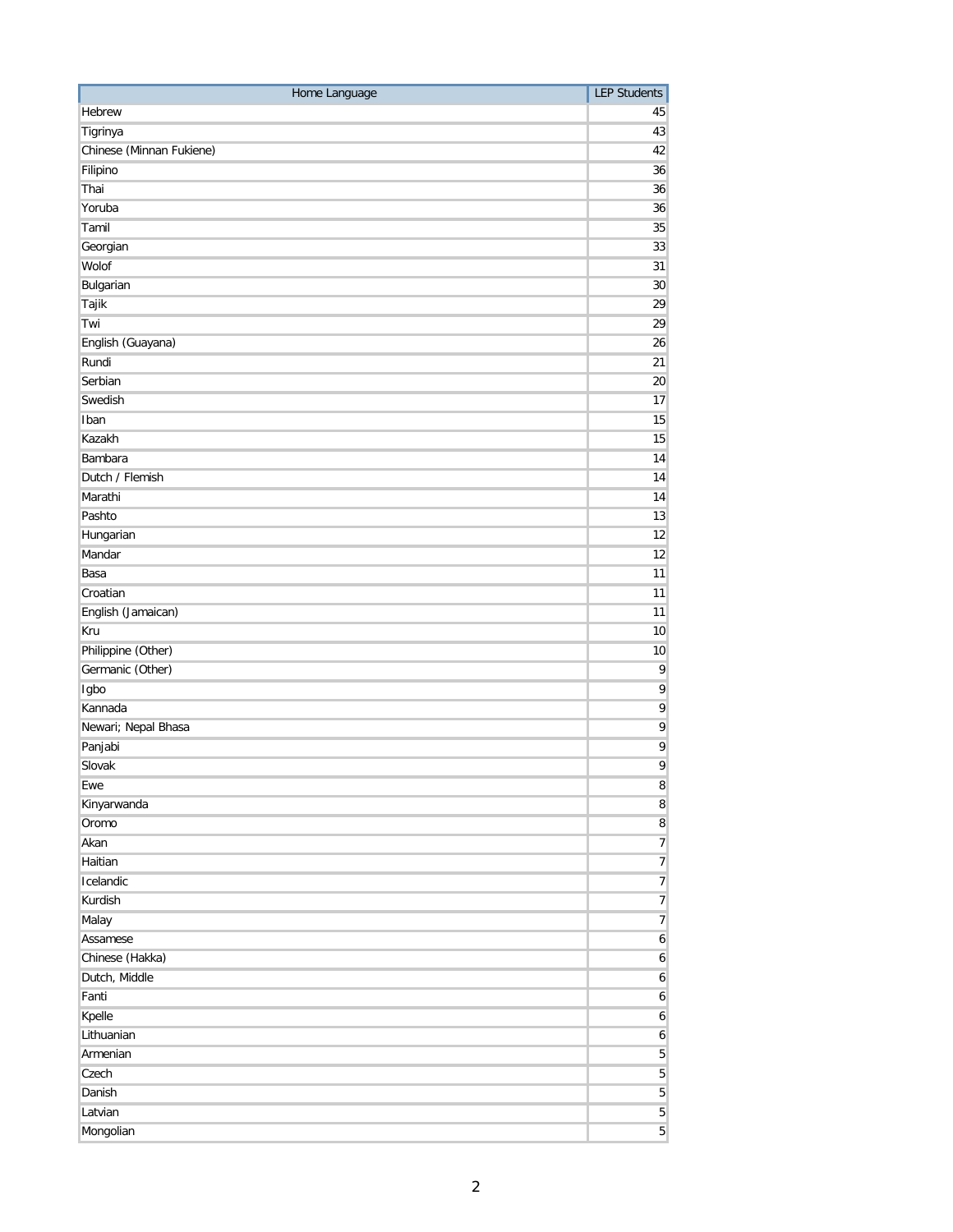| Home Language                                 | <b>LEP Students</b>       |
|-----------------------------------------------|---------------------------|
| Sundanese                                     | 5                         |
| Tibetan                                       | 5                         |
| Afrikaans                                     | $\overline{4}$            |
| Afro-Asiatic (Other)                          | 4                         |
| <b>Buginese</b>                               | $\overline{4}$            |
| Cebuano                                       | 4                         |
| Gwich <sup>J</sup> in                         | 4                         |
| Hausa                                         | 4                         |
| Norwegian                                     | 4                         |
| Pilipino                                      | 4                         |
| Shona                                         | 4                         |
| Syriac                                        | 4                         |
| Afar                                          | $\overline{3}$            |
| Aramaic                                       | $\overline{3}$            |
| Araucanian                                    | $\overline{3}$            |
| Artificial (Other)                            | $\overline{3}$            |
| Baluchi                                       | $\overline{3}$            |
|                                               | $\overline{3}$            |
| Bantu (Other)                                 |                           |
| Chagatai                                      | $\overline{3}$            |
| Cushitic (Other)                              | $\overline{3}$            |
| Dinka                                         | $\overline{3}$            |
| Efik                                          | $\overline{3}$            |
| Egyptian (Ancient)                            | $\ensuremath{\mathsf{3}}$ |
| Estonian                                      | $\overline{3}$            |
| Faroese                                       | $\overline{3}$            |
| Finnish                                       | $\overline{3}$            |
| Ga                                            | $\overline{3}$            |
| Ganda                                         | $\overline{3}$            |
| Gbaya                                         | $\overline{3}$            |
| German, Middle High (ca. 1050-1500)           | $\overline{3}$            |
| Inuktitut                                     | $\overline{3}$            |
| Kabyle                                        | $\overline{3}$            |
| Kachin                                        | $\overline{3}$            |
| Lingala                                       | $\overline{3}$            |
| Macedonian                                    | $\ensuremath{\mathsf{3}}$ |
| Mende                                         | $\overline{3}$            |
| Tigre                                         | $\overline{3}$            |
| Abkhazian                                     | $\overline{2}$            |
| Acoli                                         | $\overline{2}$            |
| Belarusian                                    | $\overline{c}$            |
| Chinook jargon                                | $\overline{2}$            |
| Creoles and pidgins, Portuguese-based (Other) | $\overline{c}$            |
| Crimean Turkish                               | $\overline{2}$            |
| Dargwa                                        | $\overline{2}$            |
| Fijian                                        | $\overline{2}$            |
| French, Middle (ca.1400-1600)                 | $\overline{2}$            |
| Iloko                                         | $\overline{2}$            |
| Kashmiri                                      | $\overline{c}$            |
| Khoisan (Other)                               | $\overline{2}$            |
| Kyrgyz                                        | $\overline{2}$            |
| Luba-Katanga                                  | $\overline{2}$            |
| Mirandese                                     | $\overline{2}$            |
| <b>Nias</b>                                   | $\overline{2}$            |
|                                               |                           |
| Persian, Old (ca.600-400)                     | $\overline{2}$            |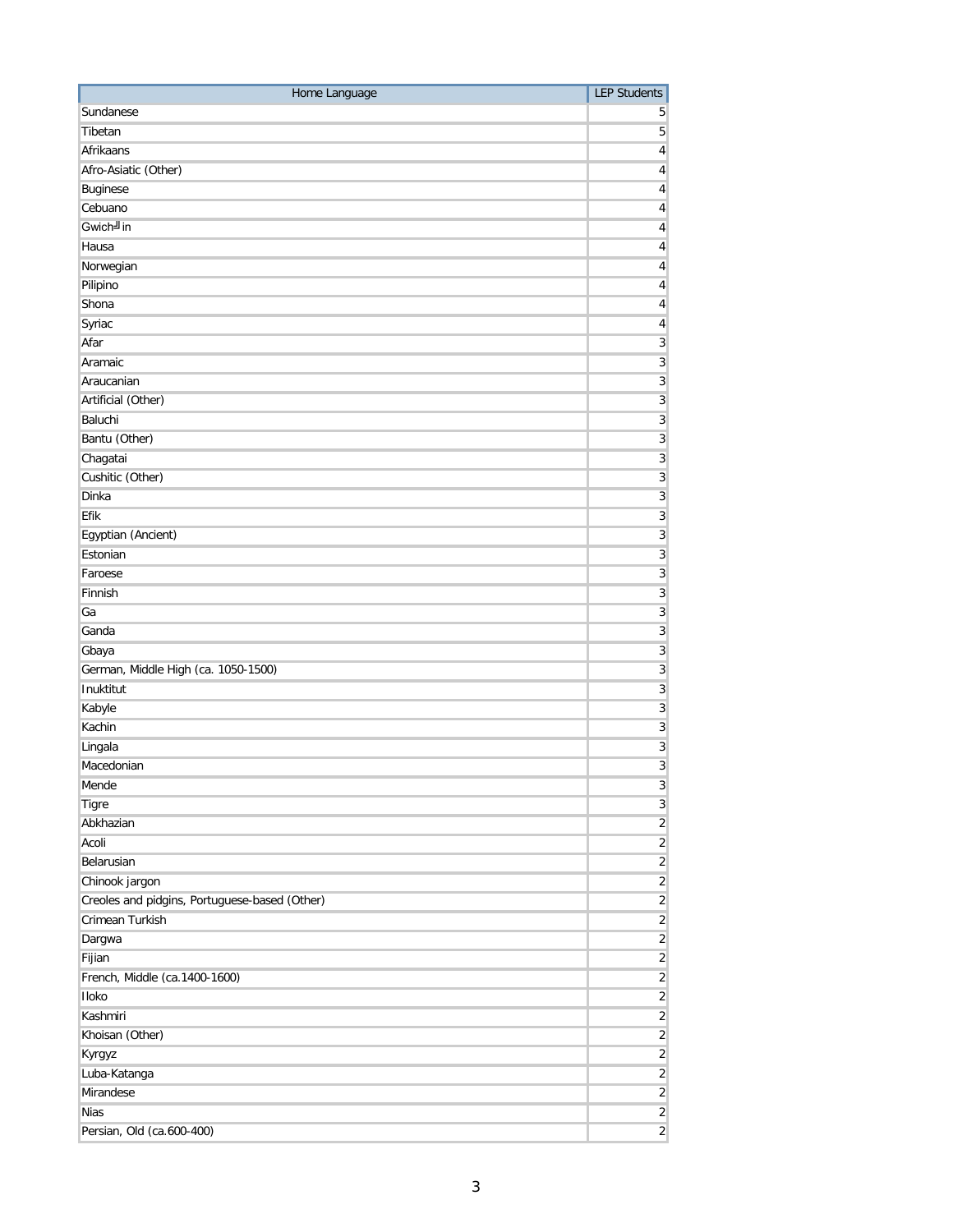| Home Language                 | <b>LEP Students</b>     |
|-------------------------------|-------------------------|
| Samaritan Aramaic             | $\overline{2}$          |
| Sign languages                | $\overline{2}$          |
| Sindhi                        | $\overline{2}$          |
| Sinhala                       | $\overline{2}$          |
| Soninke                       | $\overline{2}$          |
| Tahitian                      | $\overline{2}$          |
| Tai (Other)                   | $\overline{2}$          |
| Tonga (Nyasa)                 | $\overline{2}$          |
| Turkish, Ottoman (1500-1928)  | $\overline{2}$          |
| Turkmen                       | $\overline{\mathbf{c}}$ |
| Achinese                      | $\mathbf{1}$            |
| Asturian                      | $\mathbf{1}$            |
| Australian languages          | $\mathbf{1}$            |
| Azerbaijani                   | $\mathbf{1}$            |
| Banda                         | 1                       |
| Bemba                         | 1                       |
| Berber (Other)                | 1                       |
| Carib                         | 1                       |
| Caucasian (Other)             | 1                       |
| Chamic languages              | $\mathbf{1}$            |
| Church Slavic                 | $\mathbf{1}$            |
| Dogri                         | $\mathbf{1}$            |
| Edo                           | $\mathbf{1}$            |
| French, Old (842-ca.1400)     | $\mathbf{1}$            |
| German, Old High (ca.750-1050 | $\mathbf{1}$            |
| Grebo                         | $\mathbf{1}$            |
| Guarani                       | 1                       |
| Ido                           | $\mathbf{1}$            |
| Iroquoian languages           | $\mathbf{1}$            |
| Javanese                      | $\mathbf{1}$            |
| Kumyk<br>Ladino               | $\mathbf{1}$            |
| Maldivian                     | $\mathbf{1}$            |
| Marshallese                   | 1<br>$\mathbf{1}$       |
| Moldavian                     | 1                       |
| Mossi                         | 1                       |
| Ndebele, North                | $\mathbf{1}$            |
| Niger-Kordofanian (Other)     | $\mathbf{1}$            |
| Norse, Old                    | $\mathbf{1}$            |
| Nubian languages              | $\mathbf{1}$            |
| Oriya                         | $\mathbf{1}$            |
| Slavic (Other)                | $\mathbf{1}$            |
| Songhai                       | $\mathbf{1}$            |
| Sotho, Southern               | $\mathbf{1}$            |
| Susu                          | 1                       |
| Timne                         | $\mathbf{1}$            |
| Tiv                           | $\mathbf{1}$            |
| Tonga (Tonga Islands)         | $\mathbf{1}$            |
| Tsonga                        | $\mathbf{1}$            |
| <b>Upper Sorbian</b>          | $\mathbf{1}$            |
| Zulu                          | $\mathbf{1}$            |
|                               | $\pmb{0}$               |
| Adangme                       | $\pmb{0}$               |
| Alsatian                      | $\pmb{0}$               |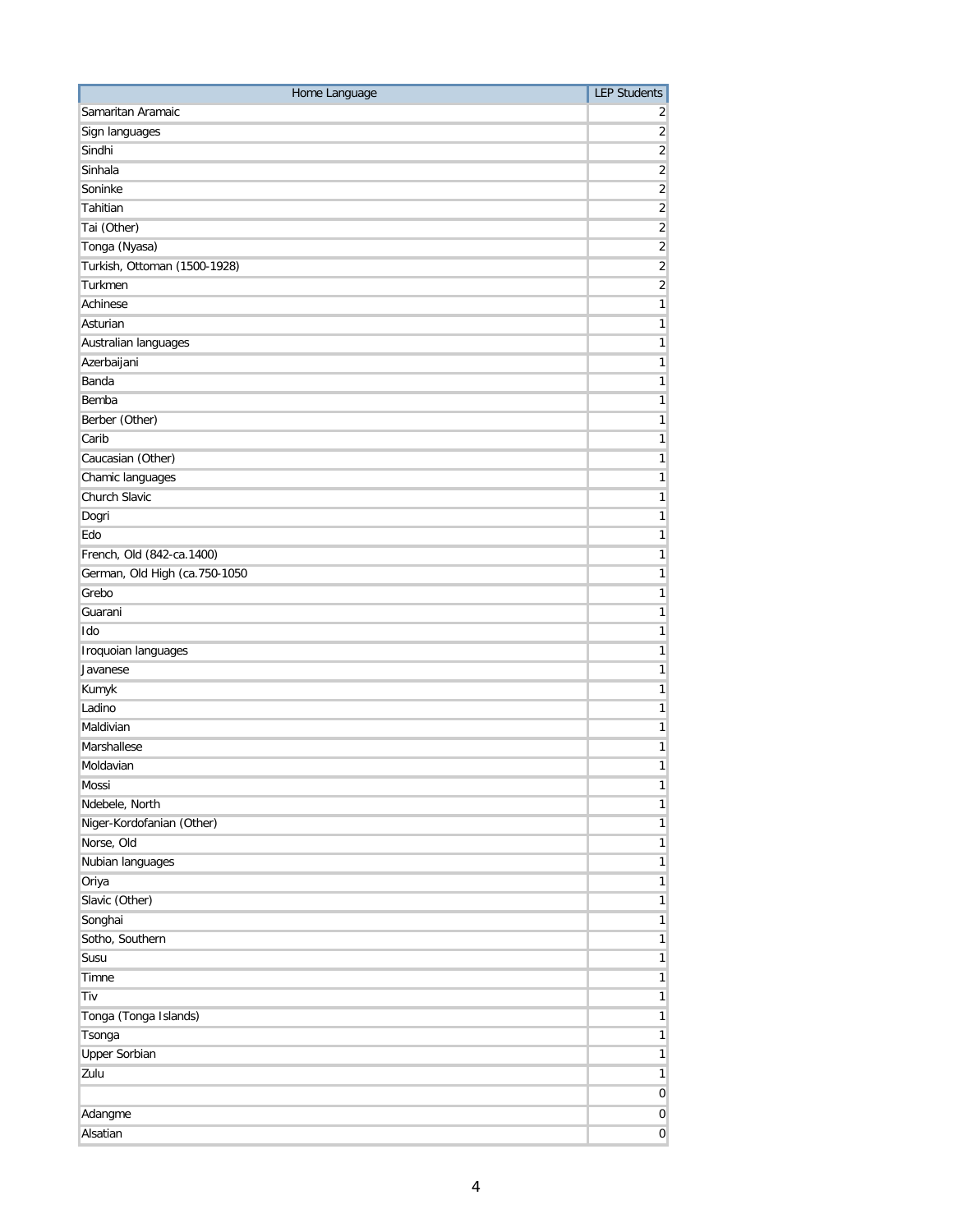| Home Language                                              | <b>LEP Students</b>   |
|------------------------------------------------------------|-----------------------|
| Altaic (Other)                                             | 0                     |
| Apache languages                                           | $\boldsymbol{0}$      |
| Avaric                                                     | 0                     |
| <b>Bashkir</b>                                             | $\boldsymbol{0}$      |
| Batak (Indonesia)                                          | $\boldsymbol{0}$      |
| Bihari                                                     | $\boldsymbol{0}$      |
| Bikol                                                      | $\boldsymbol{0}$      |
| Bini                                                       | $\boldsymbol{0}$      |
| <b>Breton</b>                                              | $\boldsymbol{0}$      |
| Caddo                                                      | $\boldsymbol{0}$      |
| Castilian                                                  | $\boldsymbol{0}$      |
| Catalan                                                    | $\boldsymbol{0}$      |
| Chamorro                                                   | $\boldsymbol{0}$      |
| Chewa                                                      | $\boldsymbol{0}$      |
| Cheyenne                                                   | $\boldsymbol{0}$      |
| Chibcha                                                    | $\overline{\text{o}}$ |
| Choctaw                                                    | $\boldsymbol{0}$      |
| Chuang                                                     | $\boldsymbol{0}$      |
| Cree                                                       | $\boldsymbol{0}$      |
| Creek                                                      | $\boldsymbol{0}$      |
| Dakota                                                     | $\boldsymbol{0}$      |
| Dravidian (Other)                                          | $\boldsymbol{0}$      |
| Duala                                                      | $\boldsymbol{0}$      |
|                                                            |                       |
| Dyula                                                      | $\boldsymbol{0}$      |
| Dzongkha                                                   | $\boldsymbol{0}$      |
| Eastern Frisian                                            | $\boldsymbol{0}$      |
| Ekajuk                                                     | $\boldsymbol{0}$      |
| Elamite                                                    | $\boldsymbol{0}$      |
| Esperanto                                                  | $\boldsymbol{0}$      |
| Flemish                                                    | $\boldsymbol{0}$      |
| Gaelic                                                     | $\boldsymbol{0}$      |
| Gayo                                                       | $\boldsymbol{0}$      |
| German, Low                                                | $\boldsymbol{0}$      |
| Gilbertese                                                 | $\boldsymbol{0}$      |
| Greek, Ancient (to 1453)                                   | $\boldsymbol{0}$      |
| Hawaiian                                                   | $\boldsymbol{0}$      |
| Herero                                                     | $\mathbf 0$           |
| Hiri Motu                                                  | $\boldsymbol{0}$      |
| Indo-European (Other)                                      | $\boldsymbol{0}$      |
| Interlingua (International Auxiliary Language Association) | $\boldsymbol{0}$      |
| Iranian (Other)                                            | 0                     |
| Irish                                                      | $\boldsymbol{0}$      |
| Kabardian                                                  | $\boldsymbol{0}$      |
| Kalaallisut; Greenlandic                                   | 0                     |
| Kamba                                                      | $\pmb{0}$             |
| Kara-Kalpak                                                | $\pmb{0}$             |
| Karachay-Balkar                                            | $\pmb{0}$             |
| Khasi                                                      | $\pmb{0}$             |
| Kirghiz                                                    | 0                     |
| Komi                                                       | $\pmb{0}$             |
| Kongo                                                      | $\pmb{0}$             |
| Konkani                                                    | $\boldsymbol{0}$      |
| Kuanyama                                                   | $\boldsymbol{0}$      |
| Limburgan                                                  | $\pmb{0}$             |